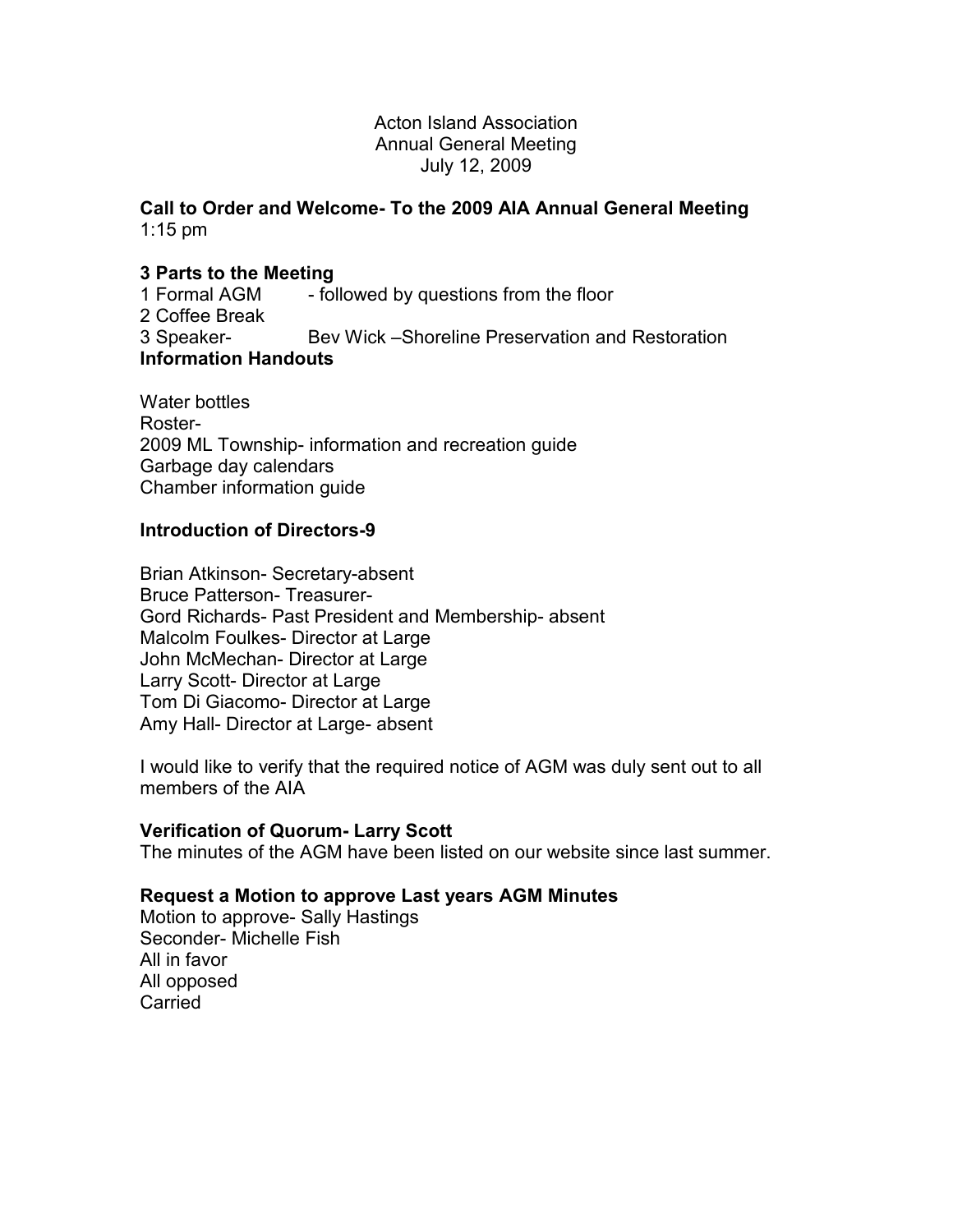# **Review the Financial Statements**- **Bruce Patterson**

(get statement from Bruce for min) All tax returns now filed Motion- Bruce Patterson 2<sup>nd- Eleanor</sup> Lewis All in Favor All opposed Carried

# **Motion to Approve Contributions to other Organizations**

AIA financially supports the Muskoka Lakes Marine Patrol CAPTR- WRAFT- waterfront ratepayers after fair taxes With a contribution of \$500.00 each for their efforts Motion- Bob Anderson Seconder- Mary Tannahill All in Favour All Opposed- Carried

# **Report on the Activities of the Directors**

#### **Roster-** is now available.

This is the  $5<sup>th</sup>$  year we have published the roster, as there does not seem to be a huge change in information we thought possibly that is should be done every 2 years-

Any comments for improvements you might want to see? Agreed

**AIA Website**- Thanks to Steve Messenger for all his efforts with this site

# **Boat by Example Banner**

Stolen last year and we are holding off purchasing a new one at this time

# **Meet and Greet**

I would like to take this opportunity to thank Mary and Bill Tannahill for hosing the annual Meet and Greet and "Belhaven Bed and Breakfast on Guy's Rd last Sunday afternoon.

Thankfully the weather was with us... and I estimate we had approx 60 people join us for some great appetizers, refreshments and conversation.

If you have ever been down Guy's Rd it is quite a small driveway so many people did come by boat.

I had a member tell me about the life of their cottage and they suggested we should comply pictures and stories for an "Acton Island" book.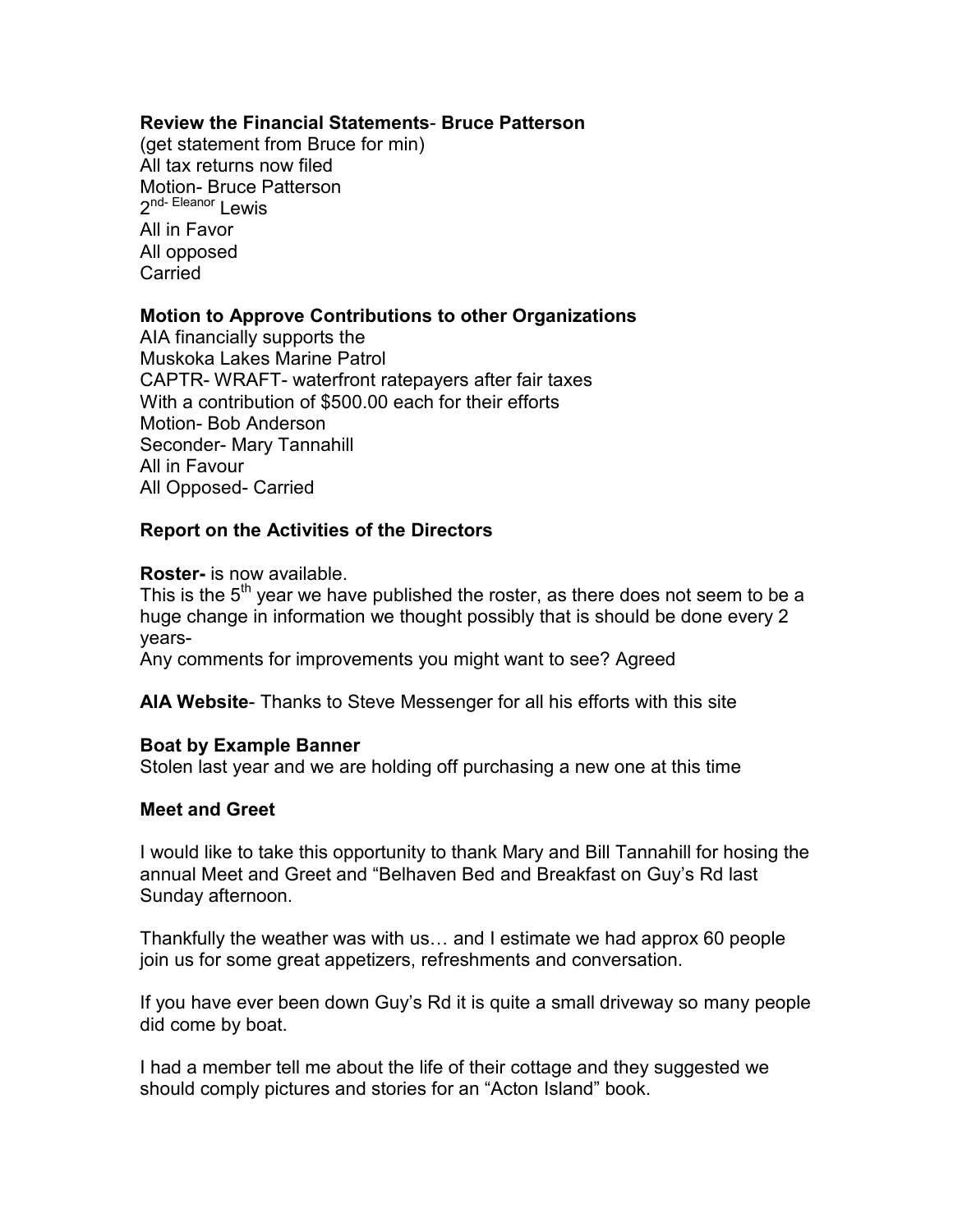As interesting as this sounds, I will bring it to the board and see what kind of ideas we may have.

We will be looking for a new venue for 2010,

If you have any interest in letting us use your property, kindly let me know .... be advised that the board do the lion's share of the setup and tear down. Plus we supply all the tables, cutlery, plates, booze, pop, ice etc.

# **Bala Falls Update**

The friends of the Bala Falls have been lobbying for support for some time with regards to the elimination of the proposed falls hydroelectric project. If implemented, it could generate up to 4.5 megawatts of electricity. The groups, which are opposed to the project, have asked that the council consider the project be located at the south falls of Bala instead. Swift River Energy Limited has approval to build at the north falls on district-owned land. Your board has received may emails and notices about this project and find that a firm commitment fore or against the project is beyond our scope. As each member board member has his/her own feelings about the project, we resolve to assist you in being advised of the information published and request you consider your own direction on this matter.

# **1065 Innisfree Rd-Collaci Update**

The end on November 2008 residence who are located next to the construction at 1065 Innisfree Rd were notified that the Township Committee of Adjustment was to hear an application for minor variance related to the minimum front yard setback on December 1<sup>st</sup> 2008. The Board of Directors was notified by the membership and in response filed a letter of objection to the committee. Board members and many other concerned island property owners attend the hearing to express the views about this application.

As a result the Committee of Adjustment defeated the motion and noted: the location of the dwelling could comply with the requirement of the by-law, but there was blatant disregard for measurements, (as advised by the inspector), the applicant had an opportunity to adjust the location prior to pouring the footings and foundation, the neighbours are in opposition and height of the dwelling in this location would have an impact on the surrounding area.

The existing structure has been demolished and we understand the area will be re vegetated.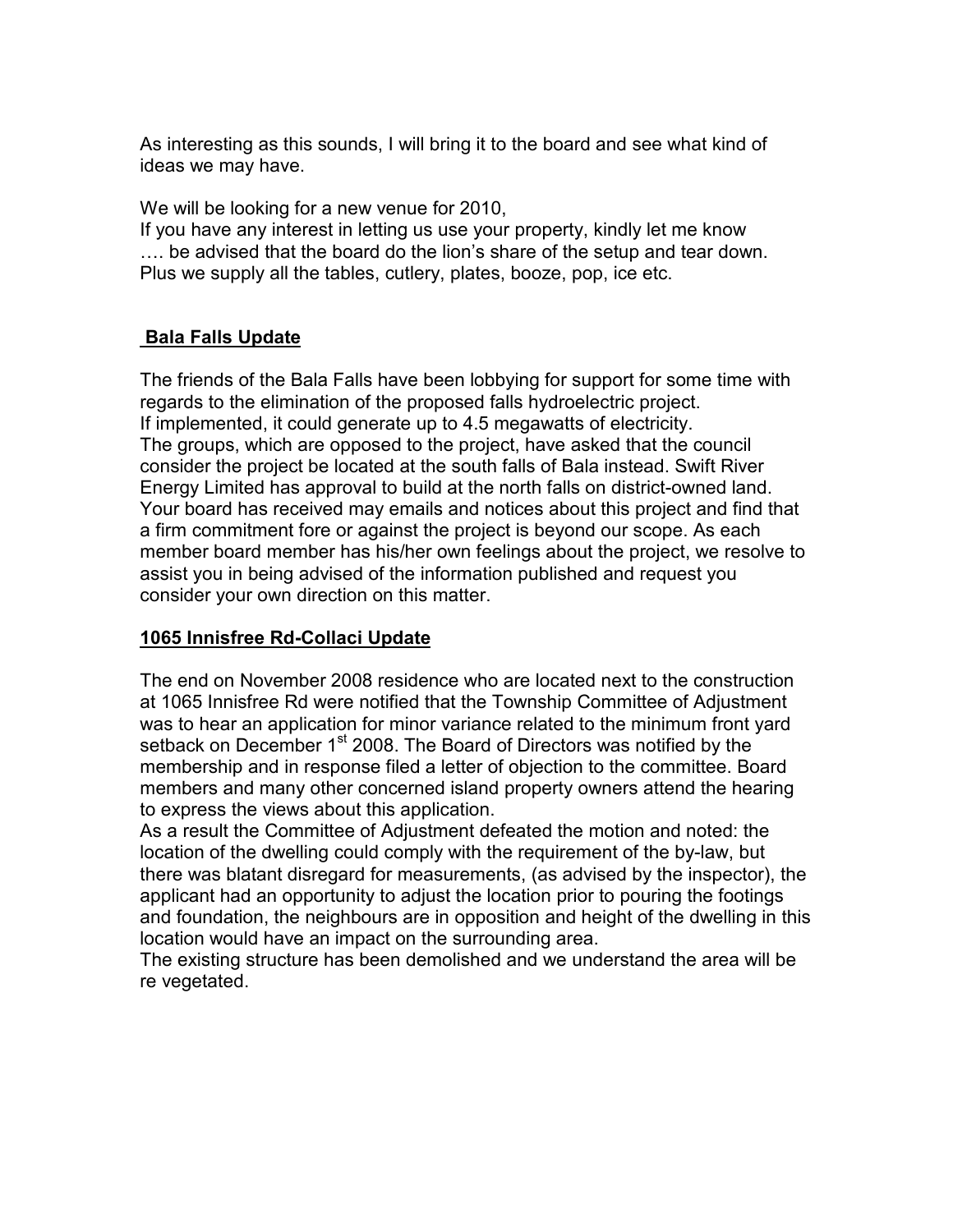#### **AIA new sign Presented by John McMechan**

 This year we have investigated the possibility of a permanent sign located at the fork of the 2 Acton Island roads and the bridge road.

As this is a new program we have with us today a couple of design ideas to show you.

Muskoka Lakes Township has been converting the old town signs to a stand looking sign and with townships approval we are working with their model. These are not final but just a version of what we what.

We expect the cost to the association to be in the area of \$1000.

Eleanor Lewis-Announced the Muskoka Lakes meeting with Bev Wick on July 18/09

# **Questions from the floor:**

Larry Weston - Wakeboard problem in the channel of Muskadasa Island, Larry Scott to speak with the Coast Guard Possible petition suggested.

# **Nomination of Members for Election of Directors**-

Amy Hall and Tom Di Giacomo will be stepping down

Gord Richards, John McMechan and Malcolm Foulkes are up for re-election

Leslie McCann, Bruce Patterson, Brian Atkinson, Larry Scott, are entering their 2<sup>nd</sup> of a 2 year term

We have received Two Nomination for New Directors

Hugh Kerr-1220 Acton Island Rd Hugh father constructed the cottage in 1931 so he has been here all his life He is currently working as a lawyer for Sun life Financial in Toronto

Michelle Fish 1072 Kemp Rd Michelle and her family have been on AI for 8yrs.